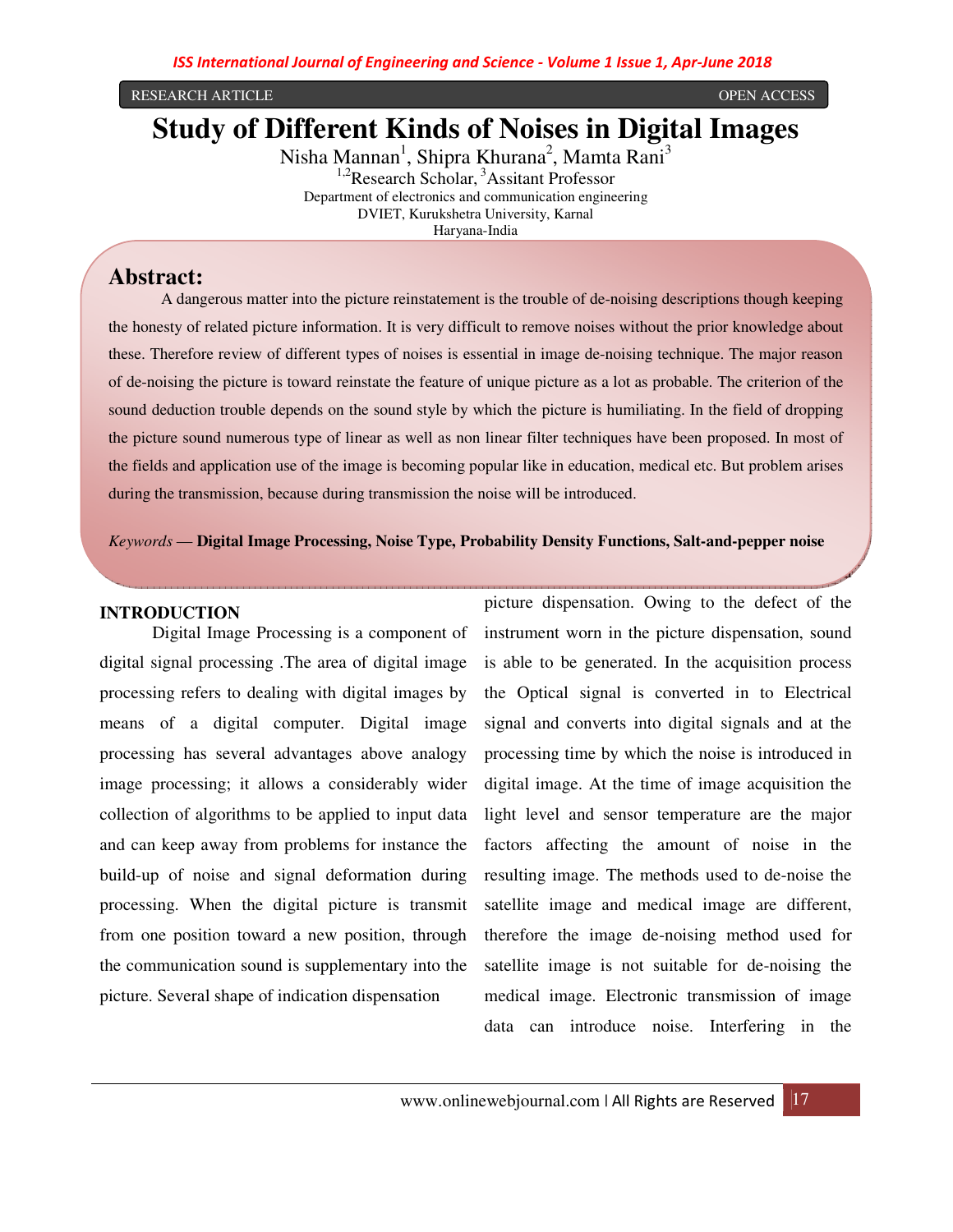communication conduit might too damage the picture. If dirt particle are present on the scanner monitor, they can too bring in sound in the picture.

#### **TYPES OF NOISE**

Noise is the unwanted signal that affects the performance of the output signal. Noise produces undesirable effects such as unseen lines, corners, blurred objects and disturbs background scenes etc. Typical images are corrupted with additive noises modelled with either a Gaussian, uniform, or else salty or pepper allotment.

**Gaussian noise:** Gaussian noise is one type of statistical noise. It is evenly distributed over the signal. The probability density function of Gaussian noise is equal to that of the normal distribution and also known as Gaussian distribution. It is usually used as additive white noise to give additive white Gaussian noise.

The mean of each pixel of an image that is affected by Gaussian noise is zero. It means that Gaussian noise quall affects each and every pixel of an image. The probability distribution function of Gaussian noise is bell shaped. It is also called as electronic noise because it arises within amplifier or else detectors. Gaussian sound caused through normal source such as thermal shaking of atom with separate environment of emission of hot things.

**Poisson Noise:** The look of this sound is seen owing to the arithmetic environment of electromagnetic effect such as x-rays, observable light as well as gamma rays. The x-ray and gamma

ray resource produce capacity of photons for each division occurrence. These rays are injected in patient's body as of its supply, in healing x rays as well as gamma rays imaging scheme. These sources are having accidental flux of photons. Outcome gathered picture have spatial also sequential chance. This noise is also called as quantum (photon) noise or shot noise. The paper introduces the two most fantastic noise models, jointly called as Poisson-Gaussian sound form. This kind of sound happen while the numbers of photons that are capture by the sensors be not sufficient to identify arithmetic fluctuations into a dimension. Fluctuations of photons be the major cause of Poisson sound.

# **Salt-and-pepper noise:**

Principle sources of Gaussian, Salt Pepper noise in remote sensing images arise during acquisition. An image contain salt-and-pepper sound will contain gloomy pixels in clear region plus clear pixels in gloomy region. This type of noise can be caused by dead pixels, analogue-todigital converter errors, bit errors in transmission, etc.

This type of noise is called salt and pepper noise. At the same time the image contain the dark is called pepper and the image contain the bright pixel is known as salt. There for the analogue image signal is transmitted and the signal gets corrupted with Additive White Gaussian Noise and Salt and Pepper as well. After that there is an consequence of varied sound.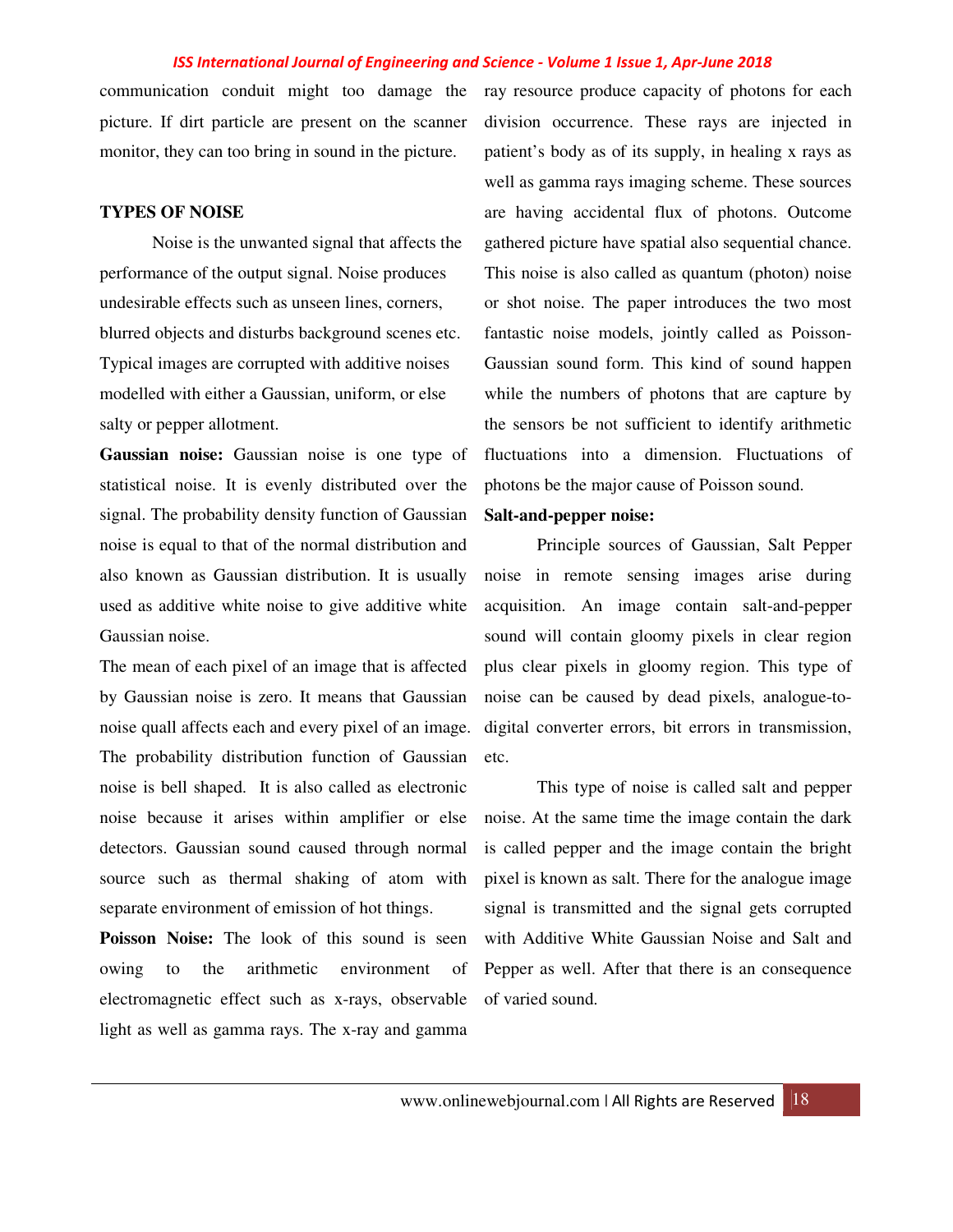naturally exists in with degrade the superiority of the dynamic radar as well as Synthetic Aperture Radar (SAR) imagery. In some biomedical applications like Ultrasonic Imaging and a few emergency applications like Synthetic Aperture Radar (SAR) imaging such noise is encountered. In the speckle noise, if the image pixel magnitude is high then the noise is also high. So speckle noise is dependant to the signal. In SAR oceanography, for pattern, stain sound is cause through signal from simple scatter, the gravity-capillary ripple, plus manifest as a base picture, under the picture of the sea influence.

**Uniform Noise:** The reliable resonance reason through quantizing the pixels of image to a figure of dissimilar stage is predictable as quantization echo. It has around consistent allotment. In the uniform noise the level of the gray values of the noise are uniformly distributed across a specified range. Uniform noise can be used to generate any different type of noise distribution. This noise is often used to degrade images for the evaluation of image restoration algorithms.

# **IV. IMAGE DE-NOISING TECNIQUES**

It is large brave intended for the researchers toward de-noising picture, since sound elimination introduce artefacts as well as cause blur of the imagery. But de-noising is necessary and the first step to be taken before the images data is analysed. It is essential to affect a capable de-noising method

Speckle noise: Speckle noise is grainy sound that toward reimburse for such facts version. We used a lot of technique to take away the sound as of the digital picture.

- **PGFND method:** Stare Group-Fuzzy Nonlinear dispersal strain (PGFND) is the mixture of PGFM with NDF process. In PGFND algorithm, the series of performance is completion of PGFM follow in NDF. The gaze put through furry metric algorithm remove the impetuous sound as well as the Gaussian sounds is eliminating through NDF and together method to get rid of stain sound. This method is the mixture of PGFM as well as NDF technique. The series of submission of the method is as follow: first PGFM plus then NDF. The gaze assembly with fluffy metric advance remove the impetuous sound plus the Gaussian sound is eliminated through NDF as well as mutually method to eradicate stain sound.
- **Non-Local mean algorithm**: This result in much larger post-filtering clearness as well as less defeat of feature in the picture compare through confined mean algorithms. If compare by additional famous de-noising technique, such as the Gaussian smooth form, the anisotropic dispersal form, the whole difference de-noising, the neighbourhood filter with an stylish variation, the wavelet thresholding this filter provides better result in noise removing and maintaining fine detail in images. NL means algorithm was discovered by buades and takes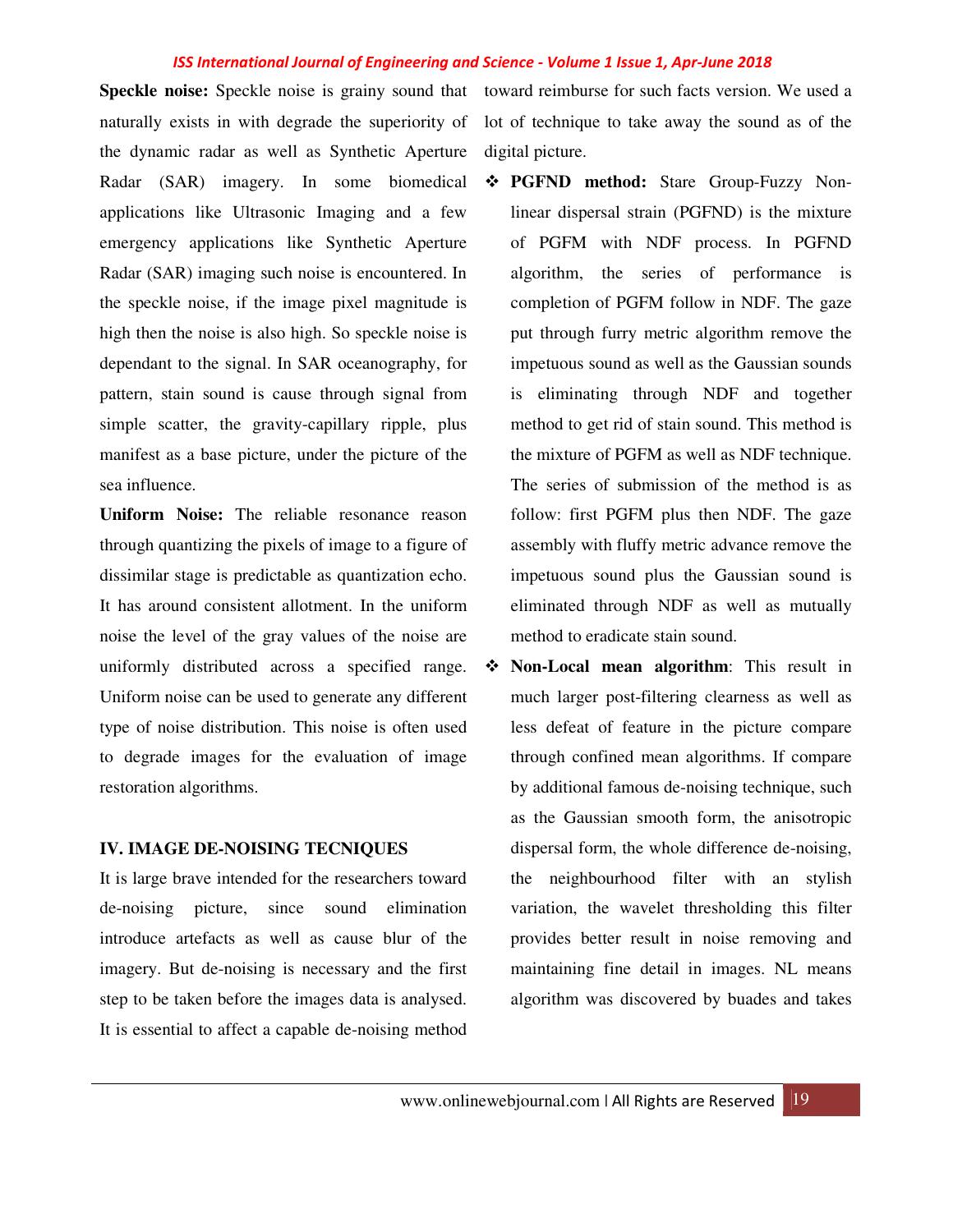the image.

 **Total variation Method:** It is based on the standard that signal with extreme plus probably bogus feature contain lofty whole deviation, that is, the essential of the total incline of the indication is elevated. According to this standard, dropping the whole deviation of the sign matter toward it being a secure contest toward the unique indication, remove unnecessary feature whilst preserve significant particulars such as limits. Indeed it has proved that it conserve straight edges however the finer details in images can be lost after de-noising process. Whole difference de-noising, too recognized as whole difference regularization is a procedure, the majority frequently used in digital picture dispensation that has application in sound elimination. It is typically used for stain sound.

# **EXPERIMENTAL RESULTS AND DISCUSSION**

The morphological gradient image has been shown and on application of the proposed approach it has been found that the two images have the same similarity of 100%. Hence we can conclude that the two images are same. The de-noised images obtained with various algorithms are shown in for visual comparison. Pixel based processing is easy to perform as well as it will give accurate results in comparison to other methods. The statistical

into account the redundancy of information in measurements are also calculated with entropy, peak signal to noise ratio (PSNR) and mean square error (MSE). Difference is occurred in the processing of two images i.e. the image which is already available has got aligned pixels than the image that is downloaded from the digital media. Two images have been taken in which one is available on system and the other which is taken from the digital media and then downloaded to the computer.

## **NEUTROSOPHIC APPROACH**

The Neutrosophic Set approach of median filter is used to reduce the Rician noise in MR image. This filtering method tends to produce good de-noised image not only in terms of visual perception but also in terms of the quality measures such as PSNR, SSIM and QILV. This strain performs enhanced than middle filter technique for dropping the Rician sound with dissimilar sound level. Further, and also it outperforms the Non Local Mean approach when the noise level is high (low SNR). This conserve pointed limits through methodically looping throughout every pixel as well as adjust weights toward the adjoining pixels consequently. A twosided strain is a non-linear, edging preserve plus noise-reducing smooth strain for imagery. The intensity value at each pixel in an image is replaced by a weighted average of intensity values from nearby pixels.

**CONCLUSION**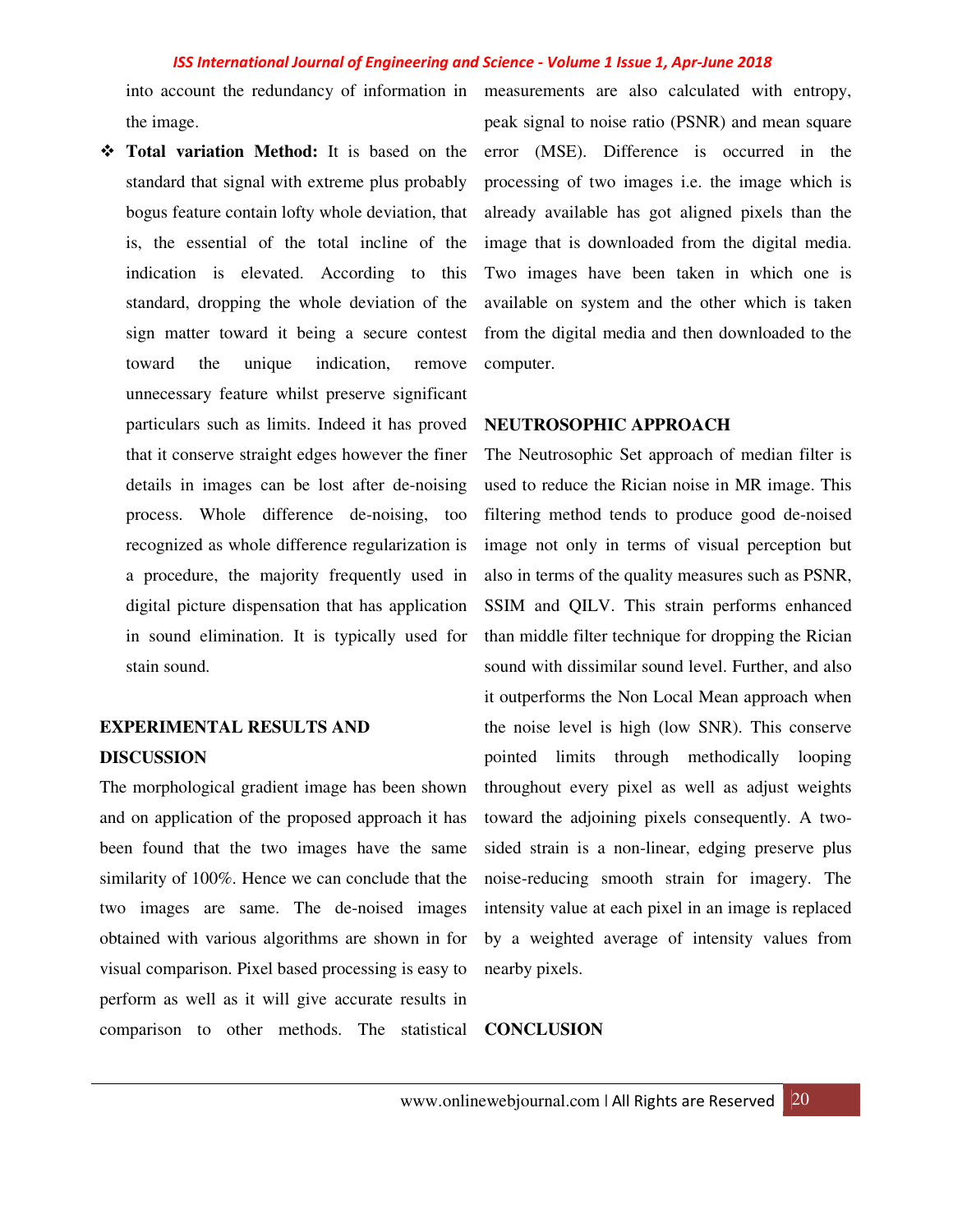A digital image matching approach involving mathematical morphology is presented in this paper. The main thrust of the proposed work lies on the rigidity property used in the object matching decision. After studying a number of techniques, it is conclude that some of the techniques are designed for a particular type of noise in image for which they provide good results but for other type of noises their results are not good. So study of noise model is very important part in image processing. Without having the knowledge about these models it is nearly impossible to remove the noise from the image and perform de-noising actions. The choice toward relate which exacting strain is base on the dissimilar sound point at the dissimilar check pixel position or else presentation of the strain system on a filter cover.

## **REFERENCES**

- 1. Bhattacharya J. K., Chakraborty D., & Samanta H. S., (2005) "Brownian Motion - Past and Present," Cornall university library. arXiv:condmat/0511389.
- 2. Hosseini H. & Marvasti F., (2013) "Fast restoration of natural images corrupted by highdensity impulse noise," EURASIP Journal on Image and Video Processing. doi:10.1186/1687- 5281-2013-15.
- 3. Koli M. & Balaji S., (2013) "Literature survey on impulse noise reduction," Signal & Image Processing : An International Journal (SIPIJ) Vol.4, No.5.
- 4. Zhang L., Dong W., Zhang D. & Shi G. (2010) "Two stage denoising by principal component analysis with local pixel grouping," Elsevier Pattern Recognition, Vol. 43, Issue 4, pp. 1531- 1549.
- 5. T. Chhabra, G. Dua and T. Malhotra (2013) "Comparative Analysis of Denoising Methods in CT Images" International Journal of Emerging Trends in Electrical and Electronics, Vol. 3, Issue 2.
- 6. Alka Pandey, Dr. K.K.Singh, Analysis Of Noise Models In Digital Image Processing, International Journal of Science, Technology & Management, Volume No 04, Special Issue No. 01, May 2015.
- 7. Ajay Kumar Boyat and Brijendra Kumar Joshi, A Review Paper: Noise Models In Digital Image Processing, Signal & Image Processing : An International Journal (SIPIJ) Vol.6, No.2, April 2015.
- 8. Pawan Patidar, Sumit Srivastava, Image Denoising by Various Filters for Different Noise, International Journal of Computer Applications (0975 – 8887) Volume 9– No.4, November 2010.
- 9. Inderpreet Singh, Nirvair Neeru, Performance Comparison of Various Image Denoising Filters Under Spatial Domain, International Journal of Computer Applications (0975 – 8887) Volume 96-No.19, June 2014.
- 10. Rohit verma and Jahid ali, ―A comparative study of various types of image noise and efficient noise removal techniques, International journal of advanced research in computer